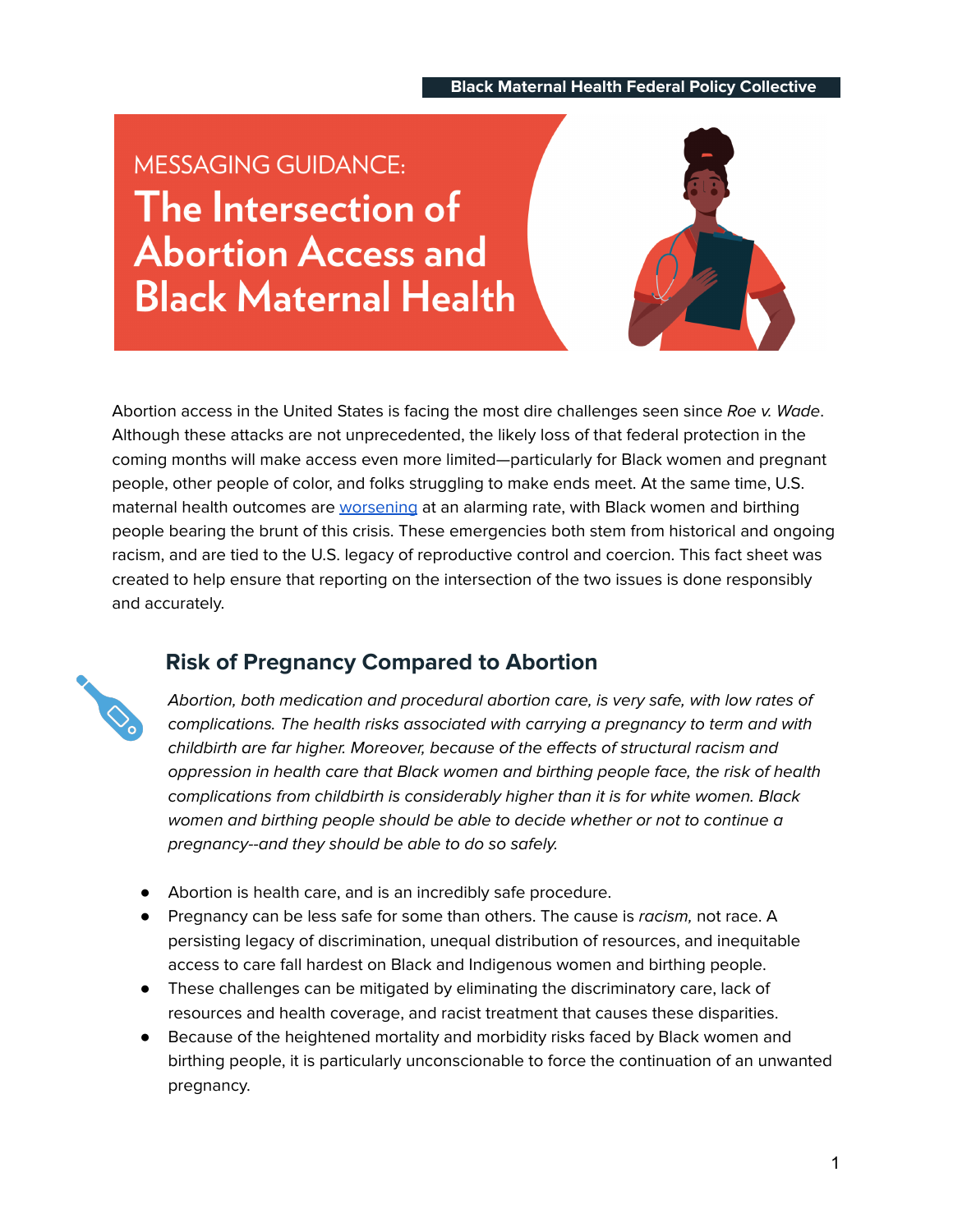- Every person should be able to choose whether or not to continue a pregnancy, free of interference from politicians, including implementation of draconian federal and state laws.
- [Research](https://pubmed.ncbi.nlm.nih.gov/34410825/) shows that states with higher numbers of abortion restrictions are the same states with poorer maternal health outcomes. We also know that while most people will have healthy pregnancies, some will experience illnesses or conditions where pregnancy can cause serious health problems. When abortion is difficult or impossible to access, complicated health conditions can worsen and even result in death.
- Restrictions on abortion care have far reaching consequences both deepening existing inequities and worsening health outcomes for pregnant people and people giving birth. For example, women who were denied [abortion](https://www.ansirh.org/sites/default/files/publications/files/the_harms_of_denying_a_woman_a_wanted_abortion_4-16-2020.pdf) care are more likely to experience high blood pressure and other serious medical conditions during the end of pregnancy; more likely to remain in relationships where interpersonal violence is present; more likely to experience anxiety and stress shortly after being denied care; and more likely to experience poverty.



# **Attacks on Abortion Access Are Grounded in White Supremacy**

The anti-abortion movement has deep roots in white supremacist values and ultimately aims to limit and control the reproduction of Black and Brown people, while encouraging births to white women.

- Attacks on abortion access are rooted in the legacy of white supremacy and a desire to control the reproduction of Black women and birthing people and other people of color.
- It is necessary to address maternal health disparities in tandem with increasing access to abortion to ensure that Black women and birthing people are able to control their reproductive lives.



### **State Policy: Abortion Restrictions and Black Maternal Health**

The false and hypocritical framing of anti-abortion policies as "pro-life" and "pro-woman" is diametrically opposed to the lack of funding support for people who carry their pregnancies to term and parent their children—especially Black and Brown women and birthing people, and those struggling to make ends meet.

- The reality is that states with more restrictive abortion policies also tend to have [fewer](https://evaluatingpriorities.org/) [supportive](https://evaluatingpriorities.org/) policies in place for parenting people and their families.
- States that enact restrictions on abortion access are not interested in supporting families, but rather in controlling the reproductive lives of women and birthing people—especially Black women and other people of color.
- Many of the states passing the most extreme abortion restrictions are those [facing](https://pubmed.ncbi.nlm.nih.gov/34410825/) [maternal](https://pubmed.ncbi.nlm.nih.gov/34410825/) health crises disproportionately impacting Black women and birthing people. Instead of devoting attention and funding towards birth equity and expanding access to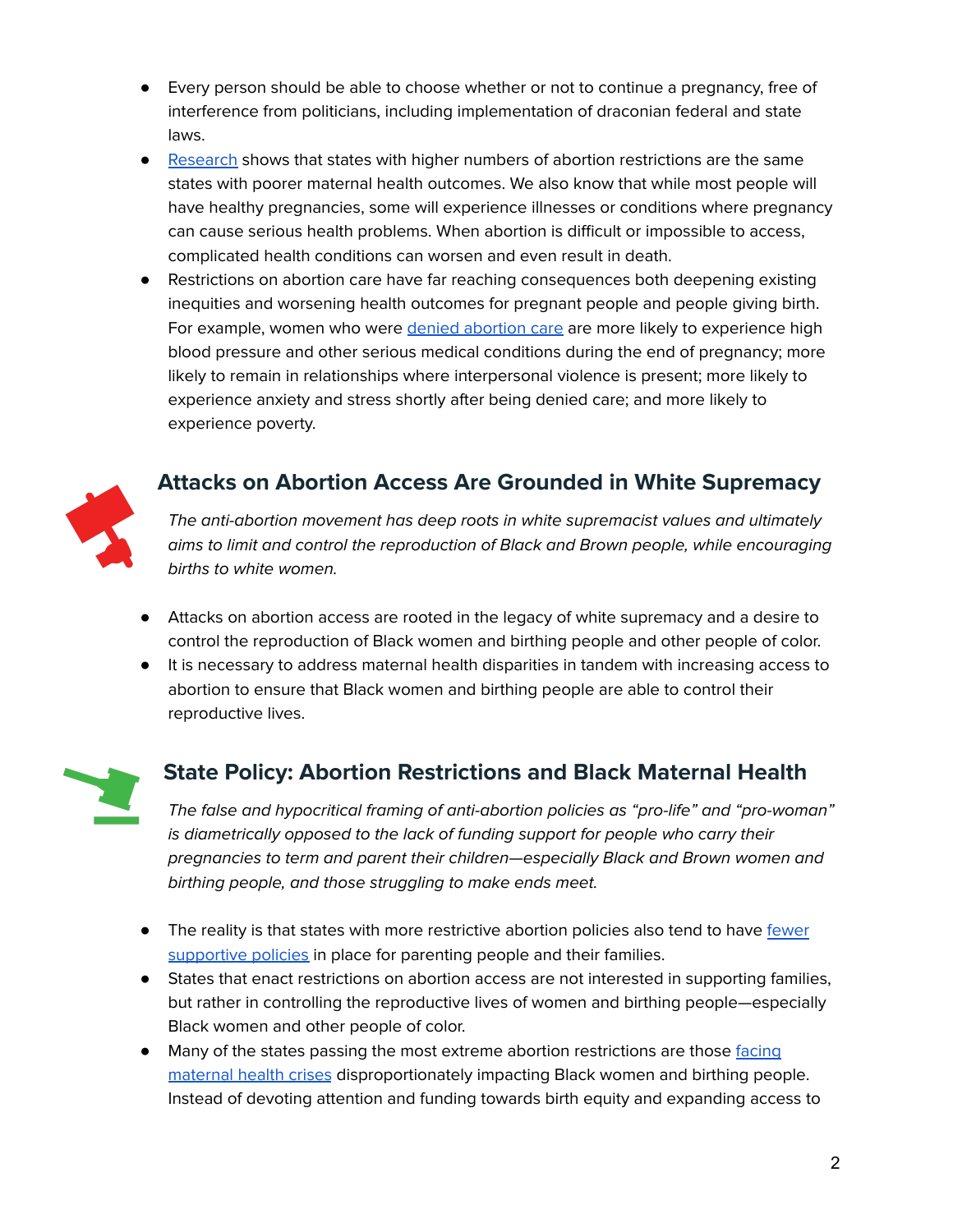maternal health care, resources are put towards creating—and defending in court—abortion restrictions.

- States that pass restrictive abortion laws often are the same ones that have [shameful](https://journals.sagepub.com/doi/10.1177/1073110520958875) [histories](https://journals.sagepub.com/doi/10.1177/1073110520958875) around Black maternal health, including coercive policies and practices within the field of obstetrics and gynecology, such as forced sterilization.
- These laws are not about protecting the whole person, or even their entire reproductive life course: one's reproductive journey is more than just pregnancy.
- It is more important than ever that we place Black, Indigenous, and people of color at the forefront of our conversations about access to abortion and maternal health. With white supremacist systems continuing to harm Black communities and an ongoing global pandemic whose impact is felt most—yet relief efforts felt least—by Black and Brown families we must address the connections between the impact abortion restrictions have on the overall health and well-being of pregnant and birthing people.
- Our maternal health care system is failing. That failure is intimately tied to Black women's lack of access to high quality, respectful, comprehensive reproductive health care, including abortion care. The disparate impact of mortality, morbidity, and mistreatment and abuse in maternity care settings on Black women is directly correlated to the systemic barriers they face when accessing abortion care—the root cause of both is racism.
- Sex, pregnancy, and birth are not going to stop in the face of abortion restrictions or our maternal health crisis. We need policies that address both.
- It is disingenuous for politicians to claim that they care about our nation's ongoing maternal health crisis and in the same breath attempt to limit access to abortion care through unnecessary regulation and restrictions.



# **Federal Policy: Abortion Coverage**

Restrictions on abortion coverage disproportionately impact people of color, especially Black women and birthing people. Abortion care is not affordable and not truly accessible to all, and reporting should highlight the fact that legal access alone is—and always will be—insufficient.

- The Women's Health [Protection](https://www.congress.gov/bill/117th-congress/house-bill/3755/text) Act is critical to eliminating medically unnecessary restrictions on abortion access, and it must be combined with the Equal Access to Abortion Coverage in Health Insurance ([EACH](https://www.congress.gov/bill/117th-congress/senate-bill/1021/text)) Act so that abortion care is affordable and accessible to all, regardless of income or source of insurance.
- Even with Roe, abortion access has never been truly accessible to folks working to make ends meet. Restrictions on abortion coverage disproportionately harm Black women and birthing people and other people of color, and must be eliminated in order for equitable abortion access to become a reality.